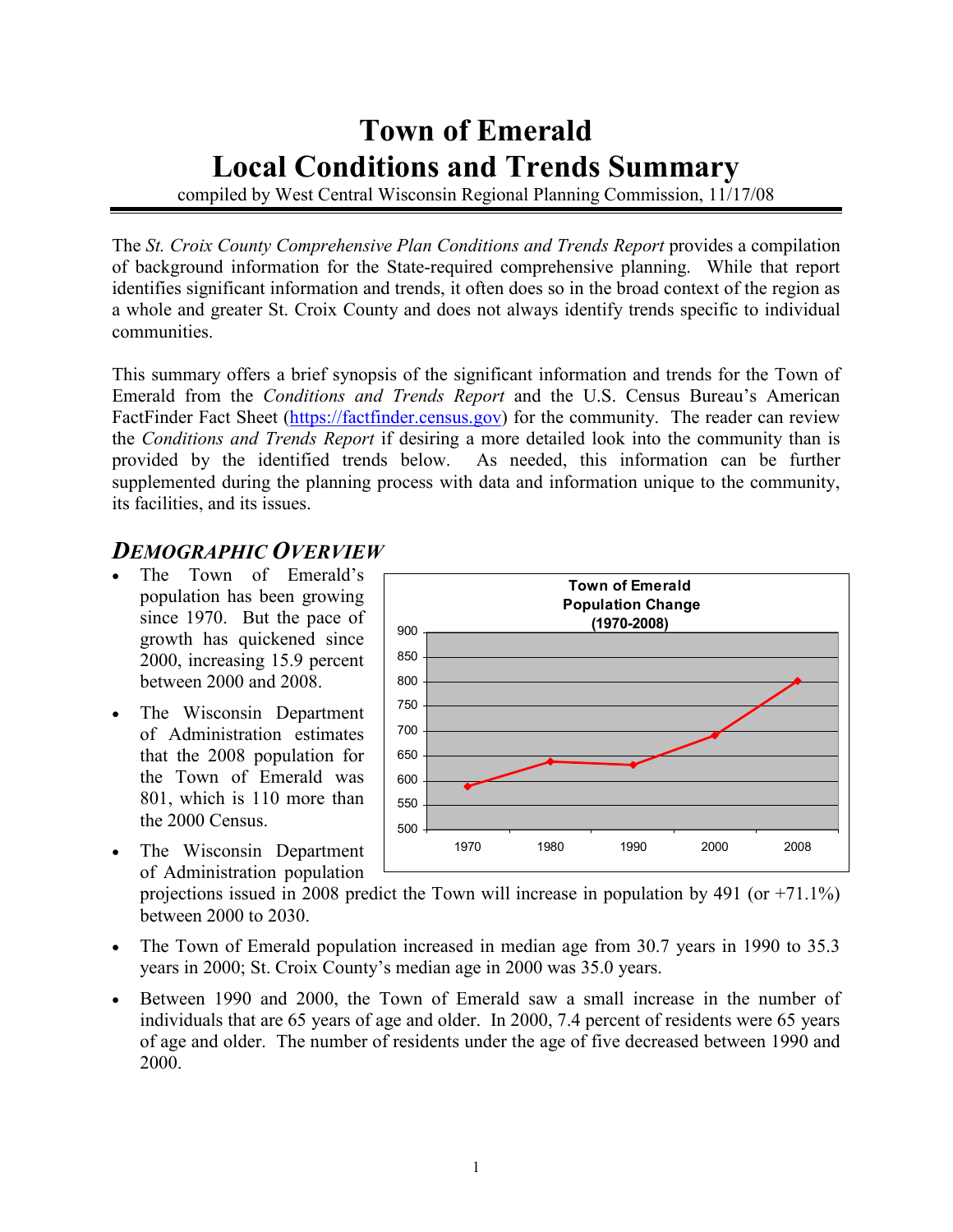- Town of Emerald residents saw improvements in educational attainment with 87 percent of residents over 25 years of age in 2000 having at least attained a high school diploma as compared to 79.3 percent in 1990.
- By 2000, approximately 44.2 percent of Emerald residents over 25 years of age had at least some post-secondary education compared to 27.4 percent in 1990.
- In 2000, 3.7 percent of persons and 3.9 percent of families in the Town of Emerald were below the poverty level.

### HOUSING INFORMATION

- While the Town's population increased by only 9.7 percent between 1990 and 2000, the number of housing units increased by 20.2 percent.
- In 2000, 55.7 percent of the Town of Emerald' housing stock was built before 1970, while 19.8 percent was built since 1990.

#### Housing Characteristics - 1980 to 2000

| Year                        | 1980 | 1990 | 2000 |  |
|-----------------------------|------|------|------|--|
| <b>Total Housing Units</b>  | 189  | 203  | 244  |  |
| Total Seasonal              | 0    | 2    | 2    |  |
| <b>Total Vacant</b>         | 11   | 12   | 8    |  |
|                             |      |      |      |  |
| <b>Total Occupied Units</b> | 178  | 191  | 236  |  |
| Owner Occupied Units        | 157  | 154  | 215  |  |
| Renter Occupied Units       | 21   | 37   | 21   |  |
|                             |      |      |      |  |
| Single Family Units         | 166  | 177  | 227  |  |
| Multi-Family Units          | 4    | 2    | 10   |  |
| Mobile Homes                | 19   | 24   | 15   |  |

Source: U.S. Census.

#### Housing Value of Specified Owner Occupied Units - 2000

| Less than<br>\$50,000 | $$50,000 -$<br>\$99,999 | \$100,000<br>\$149,000 | \$150,000<br>ـ<br>\$199.999 | \$200,000<br>\$299.999 | _<br>\$300,000<br>\$499.999 | \$500,000<br>or more | Town<br>Median<br><b>Value</b> | Countv<br>Median<br>Value | <b>State</b><br>Median<br><b>Value</b> |
|-----------------------|-------------------------|------------------------|-----------------------------|------------------------|-----------------------------|----------------------|--------------------------------|---------------------------|----------------------------------------|
|                       |                         |                        | ∸                           |                        |                             |                      | .300<br>\$133.                 | \$139,500                 | \$113.400                              |

Source: U.S. Census

#### Contract Rent (Renter Occupied Units) - 2000

| ŀ<br>∟ess than | \$200<br>_ | __<br>$$300 -$ | 500<br>₼ | -<br>\$750 | $.000$ or<br>ሰ 1 |
|----------------|------------|----------------|----------|------------|------------------|
|                |            |                | ـ        | ٠          | ر دی             |
| \$200          | ፍን99       | 5499<br>ጣ<br>_ | \$749    | 8999       | more             |
|                |            |                |          |            |                  |

Source: U.S. Census

#### Owner Occupied Housing Costs as a Percentage of Household Income - 1999

| Less than | $-15.0\%$ | $20.0\%$ - | $25.0\%$ - | 30.0% -  | 35.0%   | Town % not | County %       |
|-----------|-----------|------------|------------|----------|---------|------------|----------------|
| 15%       | $19.9\%$  | 24.9%      | $29.9\%$   | $34.9\%$ | or more | affordable | not affordable |
|           |           |            |            |          | ^^<br>∸ | $39.2\%$   | $.5\%$         |

Source: U.S. Census Note: U.S. HUD defines affordable housing as 30% or less of monthly or annual income.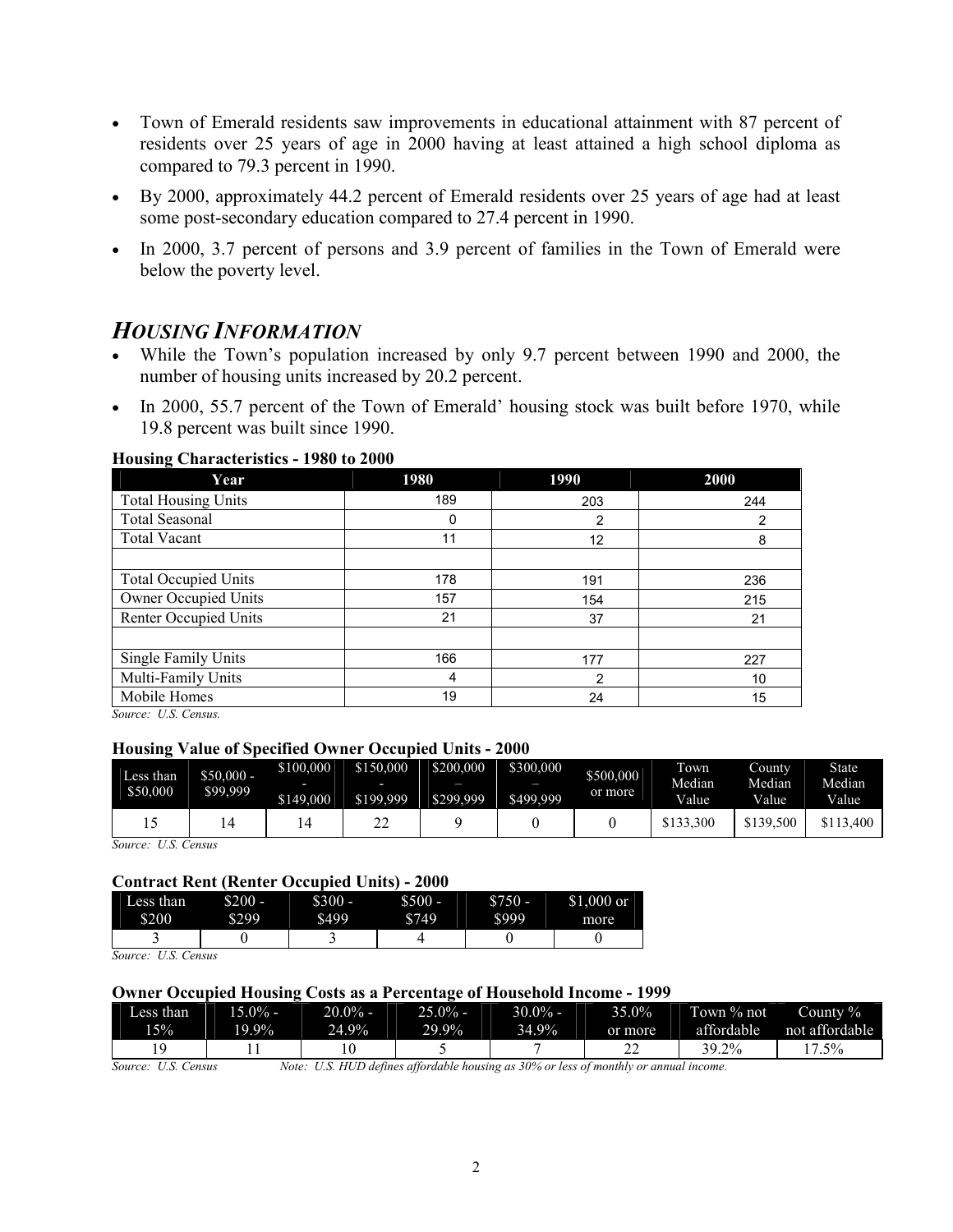| Less than                                                                                                              | $15.0\%$ - | $20.0\%$ – | $25.0\%$ - | $30.0\%$ - | 35.0%   | Town % not | County $\%$    |
|------------------------------------------------------------------------------------------------------------------------|------------|------------|------------|------------|---------|------------|----------------|
| 15%                                                                                                                    | 19.9%      | 24.9%      | 29.9%      | 34.9%      | or more | affordable | not affordable |
|                                                                                                                        |            |            |            |            |         | l 0%       | 30.6%          |
| Note: U.S. HUD defines affordable housing as 30% or less of monthly or annual income.<br><i>Source:</i><br>U.S. Census |            |            |            |            |         |            |                |

#### Renter Occupied Housing Costs as a Percentage of Household Income-• 1999

### TRANSPORTATION INFORMATION

- The major transportation function in the Town is maintaining the 46.5 miles of Town roads with the PASER system for town road pavement management.
- US Highway 63 and five County highways (CTH "D", "DD", "G", "O", and "S") also transverse the Town of Emerald.
- USH 63 just north of its intersection with  $170<sup>th</sup>$  Avenue had a 2006 average daily traffic volume of 4,300 vehicles, increasing to 4,700 vehicles north of CTH "DD". Some 2004 traffic counts are also available for the county highways.
- The number of crashes in the Town has ranged from 26 to 36 annually in 2003 through 2007.
- The Town of Emerald owns fourteen bridges, none of which have been identified as functionally obsolete by Wisconsin DOT. A bridge given a functionally obsolete status does not mean it is unsafe for travel and a deficiency may have little impact on the bridge's overall safe function.
- Of employed residents in 2000, 17.4 percent worked within the Town of Emerald<sup>1</sup>. 54.7 percent commuted to locations outside the Town, but within St. Croix County. 19.4 percent commuted to locations in Minnesota.
- Of the 391 workers 16 years and over in 2000, 78 percent drove alone to work, with the remaining carpooling, walking, or using other means. 11.0% worked at home. Mean travel time to work was 27.5 minutes.
- The St. Croix County Parks and Recreation Bicycle and Pedestrian Plan adopted in 2008 recommends potential bicycle routes in the Town.
- The Canadian National railroad crosses a portion of the Town in the northeast.

# UTILITIES AND COMMUNITY FACILITIES INFORMATION

- The Town Hall and associated maintenance structures are the primary community facilities located within the Town of Emerald.
- Portions of the Town are provided sanitary sewer by the Emerald/Glenwood Sanitary District #1. All other buildings and homes within the Town are served by private, on-site septic systems. No municipal water is available in the Town.
- The Town of Emerald lies within the Glenwood City, Baldwin-Woodville Area, and New Richmond School Districts.

-

<sup>&</sup>lt;sup>1</sup> Includes residents working at home and on family farms.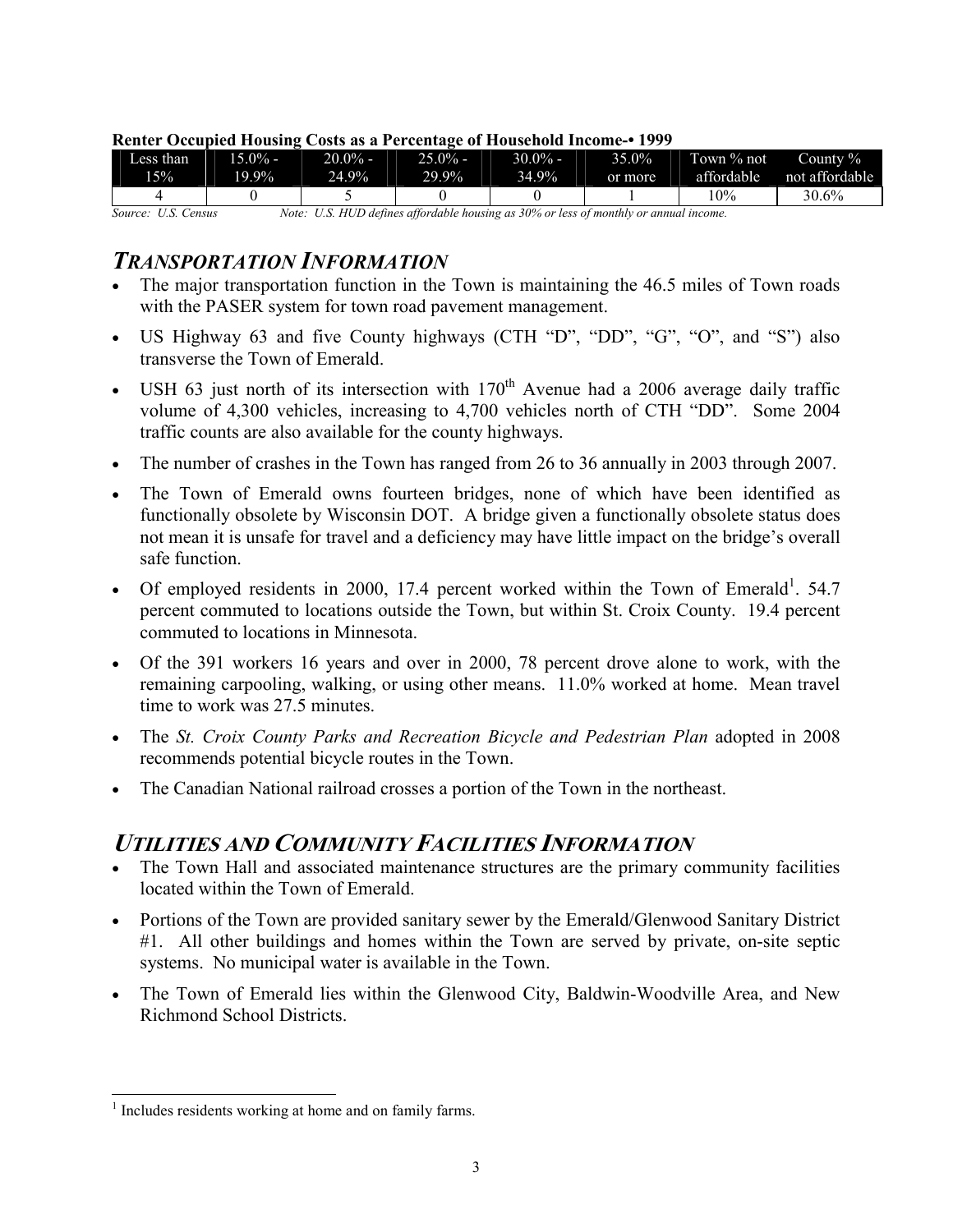- Ambulance services are provided by the Glenwood City, New Richmond, and Baldwin Zone 1 ambulance district. Fire response services are provided by the Glenwood City and United Fire & Rescue fire districts.
- Public park facilities within Emerald are limited. The County and State do not own any significant outdoor recreation lands or wildlife areas in the Town, though some private lands may be available for hunting under the Managed Forest Law rules.
- Many community facilities (e.g., library, senior housing, parks) and other services used by residents are located in the nearby City of Glenwood City.

# AGRICULTURAL, NATURAL AND CULTURAL RESOURCES INFORMATION

- Agricultural assessed acreage in the Town of Emerald declined by 18.2 percent between 1990 and 2007, decreasing from 19,371 to 15,837 acres. This is below the 26.5 percent County-wide decline in agricultural acres for the same time period.
- Emerald had the most acres assessed as agriculture in the County in 2007. In 1990, it was the fourth highest, but the other three towns (Forest, Hammond, and Erin Prairie) lost agricultural land at a faster rate since that time.
- The majority of the Town has soils which are classified by the County as prime farmlands.
- Emerald almost entirely falls within the Upper Willow River Watershed, which has surface water quality concerns due to nutrient and sediment runoff.
- 100-year floodplains in the Town are primarily limited to areas immediately adjacent to the rivers and creeks of the Town (e.g., Hutton, Dry Run, Willow). Wetlands are relatively limited overall and tend to be located in close proximity to the surface waters as well. Some areas of the Town have high groundwater tables, posing challenges to new development and limiting the construction of basements.
- There are relatively few pockets of steep slopes in the Town of Emerald, which are primarily located along surface waters.
- Forested areas are scattered, often located along streams and in areas of wetlands.
- Some of the soils in the Town have the potential for sand and/or gravel deposits.
- There are eleven historic structures in the Town of Emerald on the State of Wisconsin Architecture and History Inventory, though none are on the National Register of Historic Places. The historic structures include the United Methodist Church, the Town Hall, a tavern, the Interstate Lumberyard/Mill, five houses, a farm structure, and another retail structure. Additional structures of historic value undoubtedly exist in the Town, but not have been officially inventoried or recorded.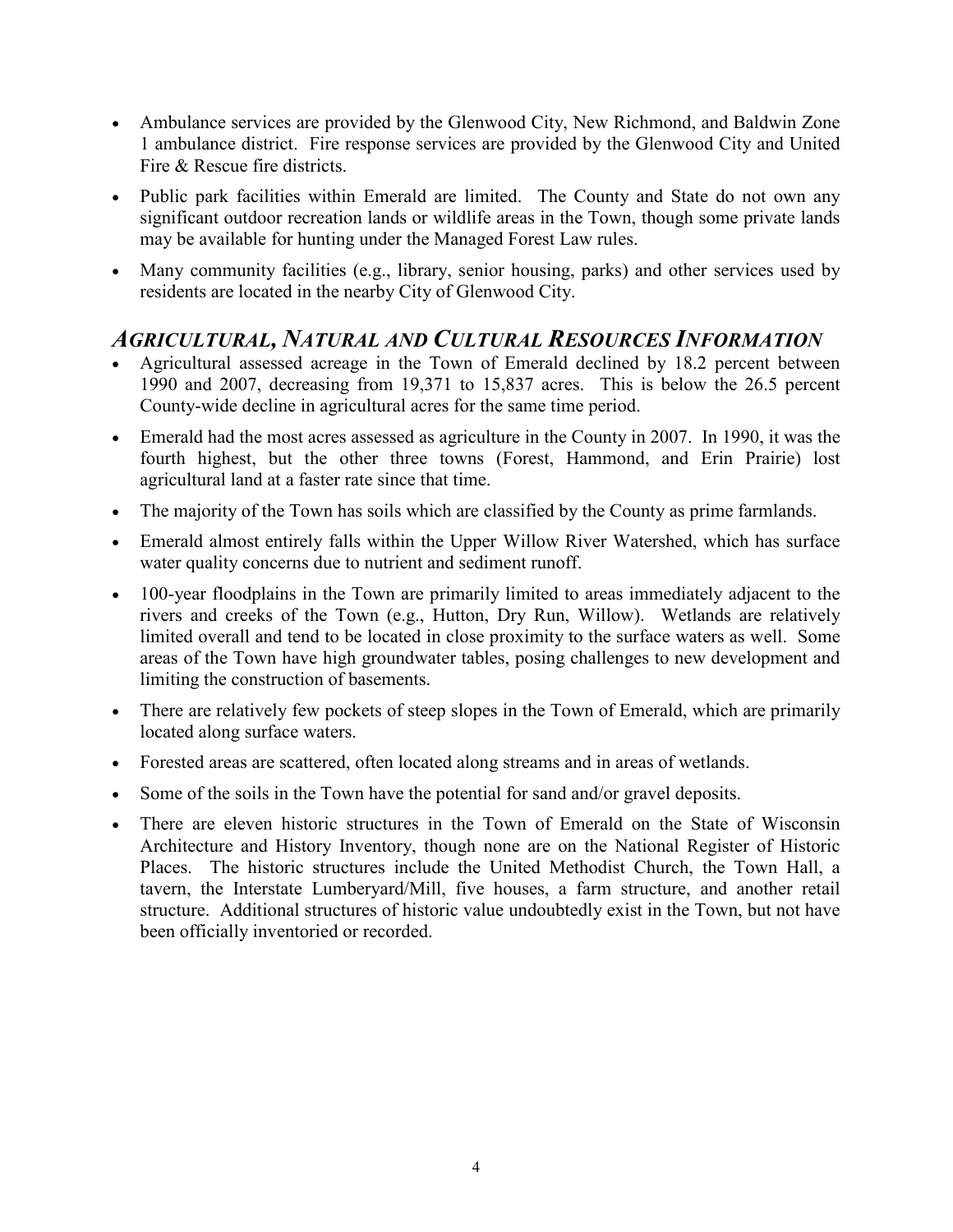# ECONOMIC DEVELOPMENT INFORMATION

- The number of Emerald residents in the potential labor force increased from 341 to 409 from 1990 to 2000. Unemployment decreased from 4.4 percent to 2.7 percent during this timeframe.
- In 2000, the largest percentage of working Town residents was employed manufacturing sector (25.6%). Education, health, and social services at 19.1 percent made up the next largest percentage of employment by industry in 2000.
- In 2000, only 15 working residents age 16 and over were employed as farmers, farm managers, or in a farming, fishing, or forestry occupation, down from 80 in 1990.
- There has been a significant increase in the percentage of the workforce in the Town that is employed in the education, health, and social services industries from 12.3 percent in 1990 to 19.1 percent in 2000. Agriculture, forestry, fishing, hunting, and mining employment decreased from 26.7 percent of the workforce to 15.6 percent during this timeframe.
- In 2000, 37.4 percent of the Town's working residents were employed in professional and technical occupations compared to 10.1 percent in 1990. 27.1 percent of working residents were machine operators, assemblers, laborers, and transportation, and 18.6 percent were employed in sales and administrative support jobs.
- In 2000, most of the Town's workforce (70.6%) was employed by private firms. Selfemployed workers in a non-incorporated business (including farmers) constituted 13.8 percent, while 12.8 percent were employed by government entities.
- The median household income in the Town of Emerald increased 69.6 percent between 1989 and 1999, above the County and State averages of 49.6 and 47.1 percent, respectively. The median household income in 1989 was \$38,889 and in 1999 it was \$65,938, compared to the 1999 County average household income of \$54,930.
- As of April 2008, two leaking underground storage tanks (one with status open and one closed) are located within the Town according to the WisDNR Bureau of Remediation and Redevelopment Tracking System.

## LAND-USE INFORMATION

- The Town of Emerald is heavily agricultural, with 73 percent of its land assessed as agricultural.
- The number of assessed agricultural parcels increased from 612 to 775 (or  $+26.65\%$ ) between 1987 and 2007. Assessed agricultural acreage decreased from 19,289 to 15,837 acres (or - 17.9%).
- The number of assessed forest parcels increased from 126 to 268 (or  $+112.7\%$ ) between 1987 and 2007. Assessed forested acreage increased from 1,971 to 3,499 acres (or +77.5%).
- The Town experienced a 162 percent increase in improved residential parcels since 1990 and a 300 percent increase in assessed residential acreage.
- The unincorporated hamlet of Emerald is located in the Town.